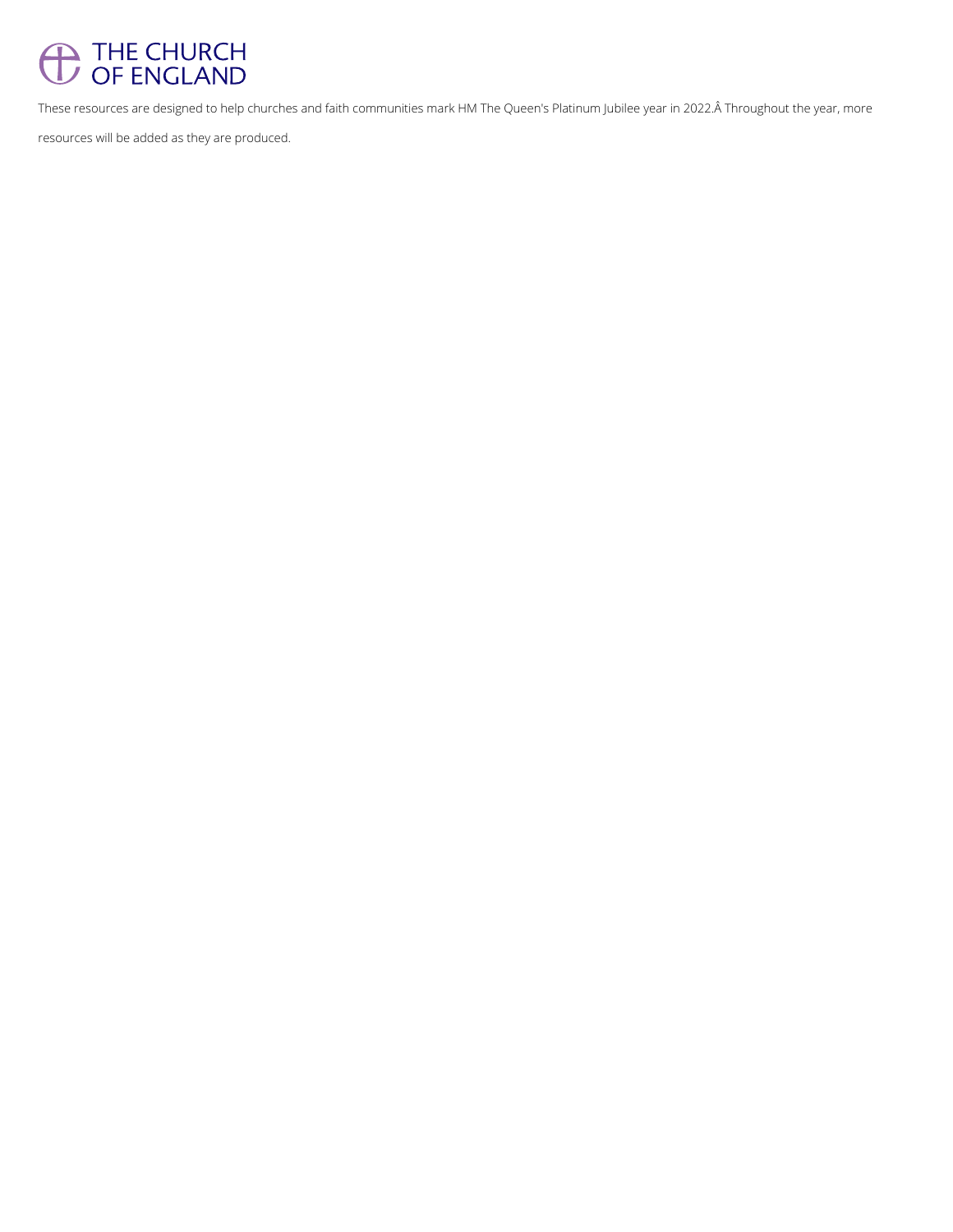A purple circle with an illustrated crown in the middle, with the words "The Queen's Platinum 3022

#### Image not found or type unknown

On 6 February 2022, the 70th anniversary of her accession, Her Majesty the Queen became the first British Monarch to celebrate a Platinum Jubilee. The celebration of the Jubilee will culminate in a special weekend of events (Thursday 2 June to Sunday 5 June) including church services, the Trooping of the Colour, concerts, the lighting of beacons, and other events.

It is hoped that many churches and communities will be able to celebrate this landmark a use in a variety of contexts to help plan local celebrations, perhaps in the presence of e representatives of the wider community. The resources include special prayers, an outlin Jubilee Lunches, and prayers for planting trees as part of the Queen's Green Canopy.

# [Download the Platinum](https://www.churchofengland.org/media/26997) Jubilee liturgy

#### Â

## Collects

These prayers may be used throughout the Jubilee Year.

Gracious God, we give you thanks for the reign of your servant Elizabeth our Queen, and for the example of loving and faithful service

which she has shown among us.

Help us to follow her example of dedication

and to commit our lives to you and to one another,

through Jesus Christ our Lord.

Amen.

O Lord, the Way, the Truth, and the Life,

we give you thanks for your servant Elizabeth our Queen.

Pag<sub>2</sub>e

May she ever be provided with all she may need

for her ministry among us,

strengthened to meet every demand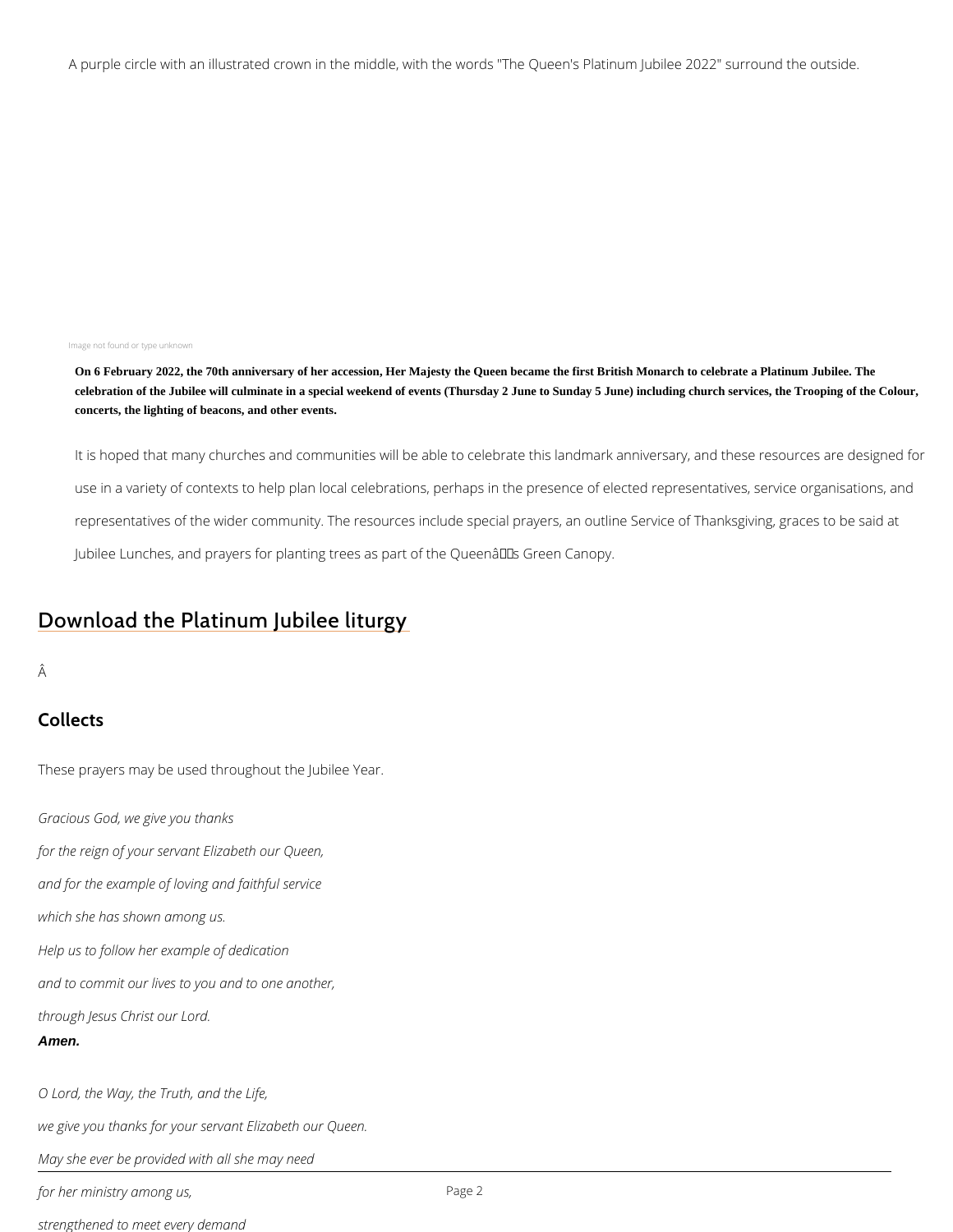### **Coronation Prayer of Thanksgiving (adapted)**

*Lord of our lives and Father of all, let our thanksgiving prove itself in service to you and to our Queen, our country and one another, for your Nameâ* **ELS** sake. **Amen. Prayer of Dedication, from the Silver Jubilee Year** *Almighty God, the fountain of all goodness, bless our Sovereign Lady, Queen Elizabeth, and all who are in authority under her; that they may order all things in wisdom and equity, righteousness and peace, to the honour and glory of your name and the good of your Church and people; through Jesus Christ your Son our Lord, who is alive and reigns with you, in the unity of the Holy Spirit, one God, now and for ever.* **Amen.** *O God, who providest for thy people by thy power, and rulest over them in love: Vouchsafe so to bless thy Servant our Queen, that under her this nation may be wisely governed, and thy Church may serve thee in all godly quietness; and grant that she being devoted to thee with her whole heart, and persevering in good works unto the end, may, by thy guidance, come to thine everlasting kingdom;*

*through Jesus Christ thy Son our Lord,*

*who liveth and reigneth with thee and the Holy Ghost,*

*ever one God, world without end.*

**Amen.**

## **Suggested readings for a special service**

Joshua 1.1-9; Proverbs 8.1-16

Psalms 20; 101; 121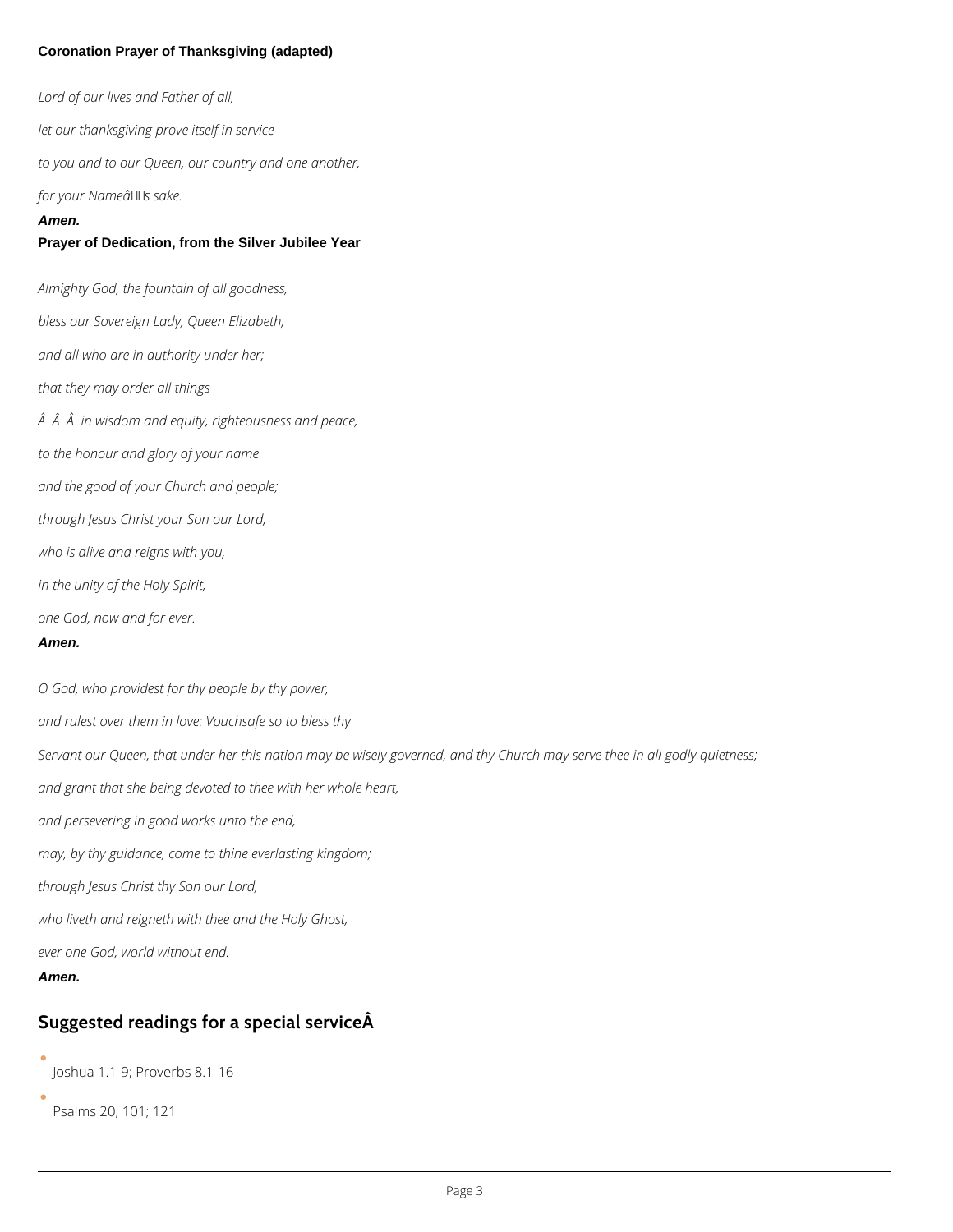Romans 13.1-10; Revelation  $21.22\hat{a} \in 22.4$ 

Matthew 22.16-22; Luke 22.24-30

Readings below are the eum Rferom Sandard Version Bibleop Anglichizae Esta Bion 995 National Co Churches of Christ in the United States of America. Used by permission. All rights reserved

#### Joshua 1.1-9; Proverbs 8.1-16

Joshua 1.1-9

After the death of Moses the servant of the Lord, the Lord spoke to Joshua son of Nun, N dead. Now proceed to cross the Jordan, you and all this people, into the land that I am givin of your foot will tread upon I have given to you, as I promised to Moses. From the wilderne Euphrates, all the land of the Hittites, to the Great Sea in the west shall be your territory.  $\hat{A}$ of your life. As I was with Moses, so I will be with you; I will not fail you or forsake you.Ā B possession of the land that I swore to their ancestors to give them. A Only be strong and very all the law that my servant Moses commanded you; do not turn from it to the right hand or to you go. This book of the law shall not depart out of your mouth; you shall meditate on it da accordance with all that is written in it. For then you shall make your way prosperous, and th Be strong and courageous; do not be frightened or dismayed, for the  $\rm \AA$  Lord  $\rm \AA$  your God is with

Proverbs 8.1-16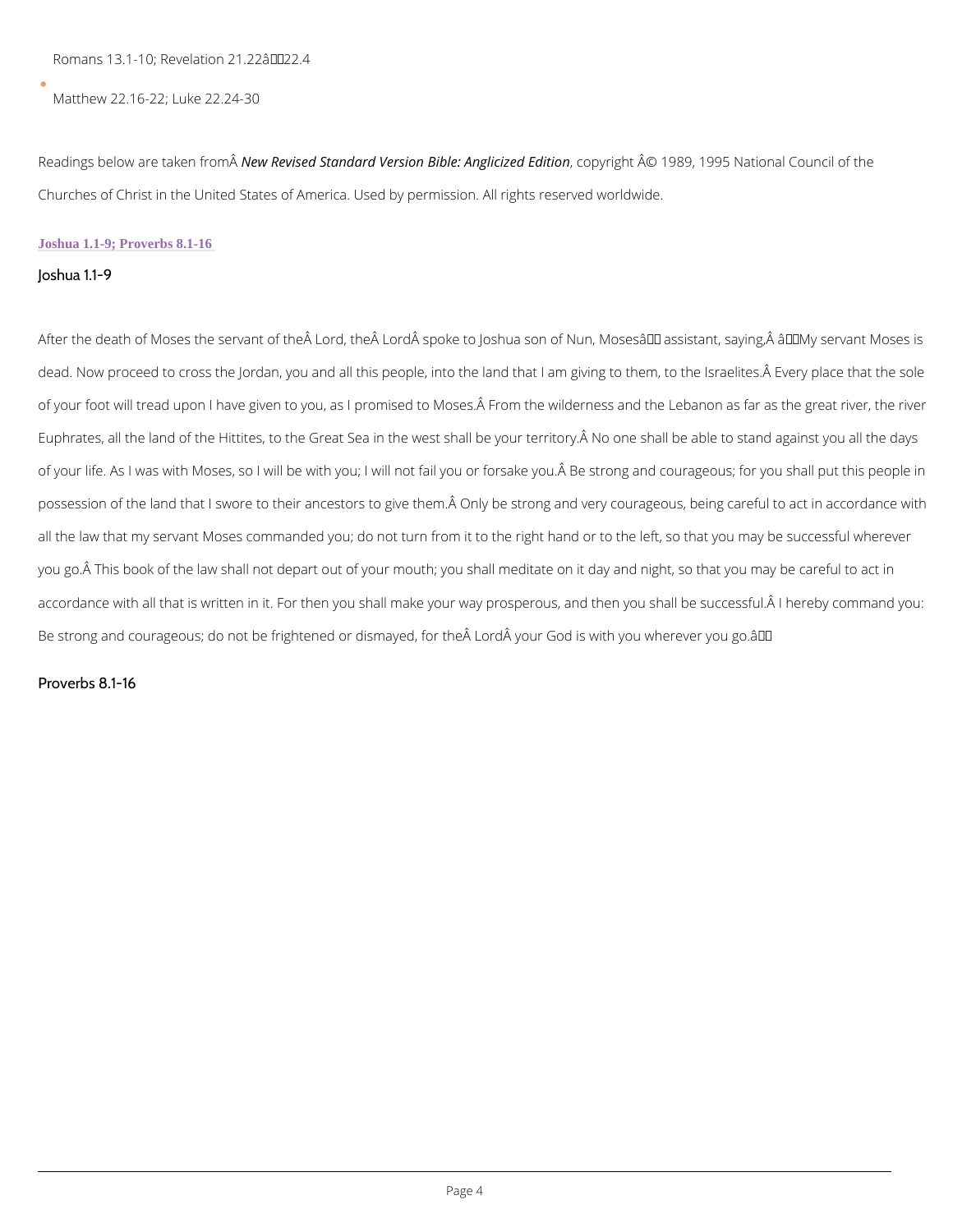Does not wisdom call,

- $\hat{A}$   $\hat{A}$   $\hat{A}$  and does not understanding raise her voice?
- On the heights, beside the way,
- $\hat{A}$   $\hat{A}$   $\hat{A}$  at the crossroads she takes her stand;
- beside the gates in front of the town,
- $\hat{A}$   $\hat{A}$   $\hat{A}$  at the entrance of the portals she cries out:
- âDOTo you, OÂ people, I call,
- $\hat{A}$   $\hat{A}$   $\hat{A}$  and my cry is to all that live.
- OÂ simple ones, learn prudence;
- Â Â acquire intelligence, you who lack it.
- Hear, for I will speak noble things,
- $\hat{A}$   $\hat{A}$   $\hat{A}$  and from my lips will come what is right;
- for my mouth will utter truth;
- $\hat{A}$   $\hat{A}$   $\hat{A}$  wickedness is an abomination to my lips.
- All the words of my mouth are righteous;
- $\hat{A}$   $\hat{A}$   $\hat{A}$  there is nothing twisted or crooked in them.
- They are all straight to one who understands
- Â Â and right to those who find knowledge.
- Take my instruction instead of silver,
- $\hat{A}$   $\hat{A}$   $\hat{A}$  and knowledge rather than choice gold;
- for wisdom is better than jewels,
- $\hat{A}$   $\hat{A}$   $\hat{A}$  and all that you may desire cannot compare with her.
- I, wisdom, live with prudence,
- $\hat{A}$   $\hat{A}$   $\hat{A}$  and I attain knowledge and discretion.
- The fear of the Lord is hatred of evil.
- Pride and arrogance and the way of evil
- Â Â and perverted speech I hate.

I have good advice and sound wisdom;

ÂÂÂ I have insight, I have strength.

By me kings reign,

 $\hat{A}$   $\hat{A}$   $\hat{A}$  and rulers decree what is just;

by me rulers rule,

 $\hat{A}$   $\hat{A}$   $\hat{A}$  and nobles, all who govern rightly.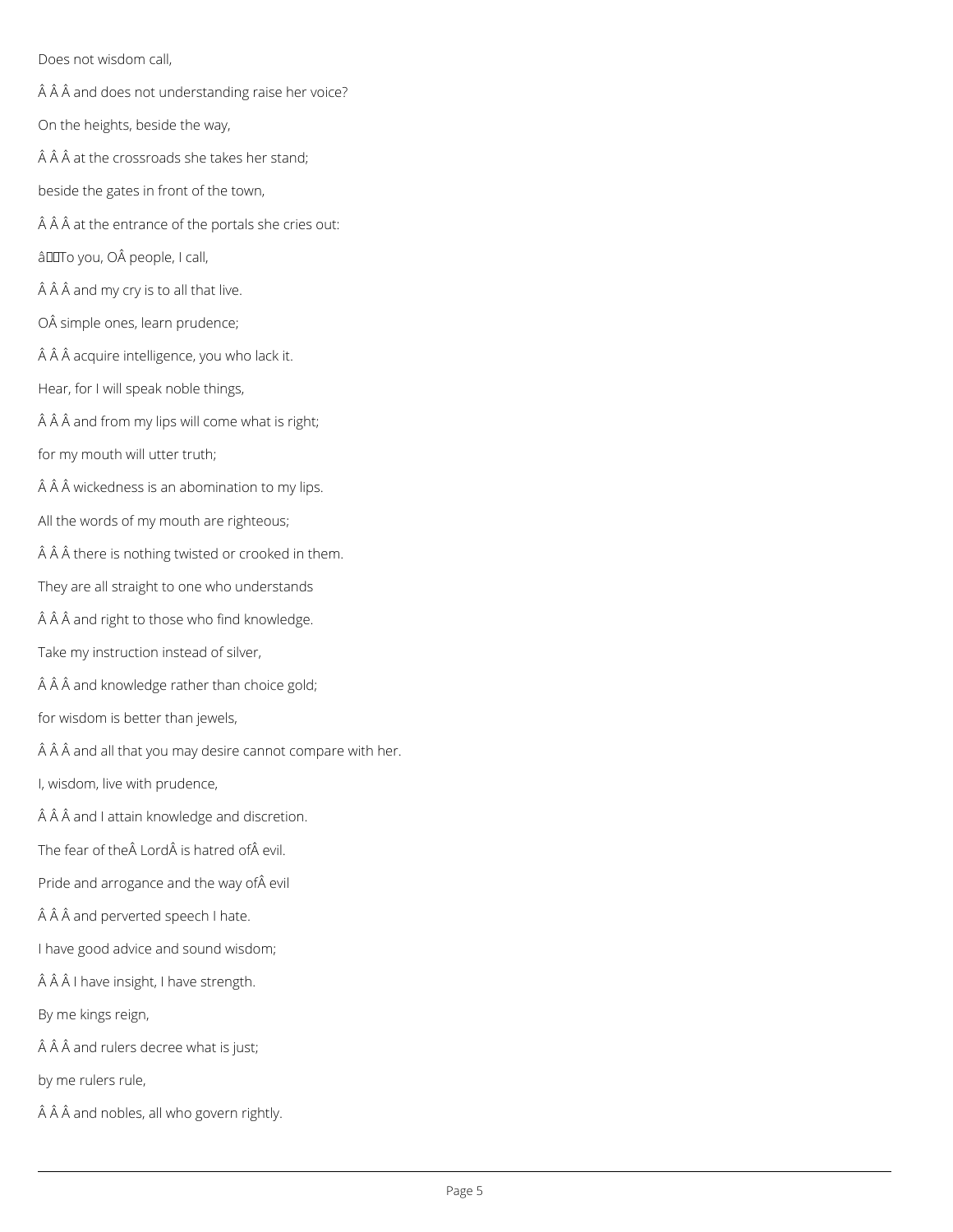#### Psalms 20; 101; 121

May the Lord answer you in the day of trouble,\* the name of the God of Jacob defend you; Send you help from his holy place\* and strengthen you out of Zion; Remember all your offerings\* and accept your burnt sacrifice; Grant you your hearta $\epsilon$ <sup>TM</sup> s desire<sup>\*</sup> and prosper all your plans. We will shout for joy at your victory  $\hat{A}$   $\hat{A}$  and triumph in the name of our God;  $*$ may the Lord grant all your requests. Now I know that the Lord gives victory  $\hat{A}$   $\hat{A}$  to his anointed;  $*$ he will answer him out of his holy heaven,  $\hat{A}$   $\hat{A}$  with the victorious strength of his right hand. Some put their trust in chariots and some in horses,\* but we will call upon the name of the Lord our God. They collapse and fall down,\* but we will arise and stand upright. O Lord, give victory to the king\* and answer us when we call. O God, whose Son was born in our flesh  $\hat{A}$   $\hat{A}$  to be our Redeemer:

#### Psalm 20

hear and defend us, who call upon his holy Name,

and grant us to share in his victory;

through Jesus ChrAmsenour Lord.

Psalm 101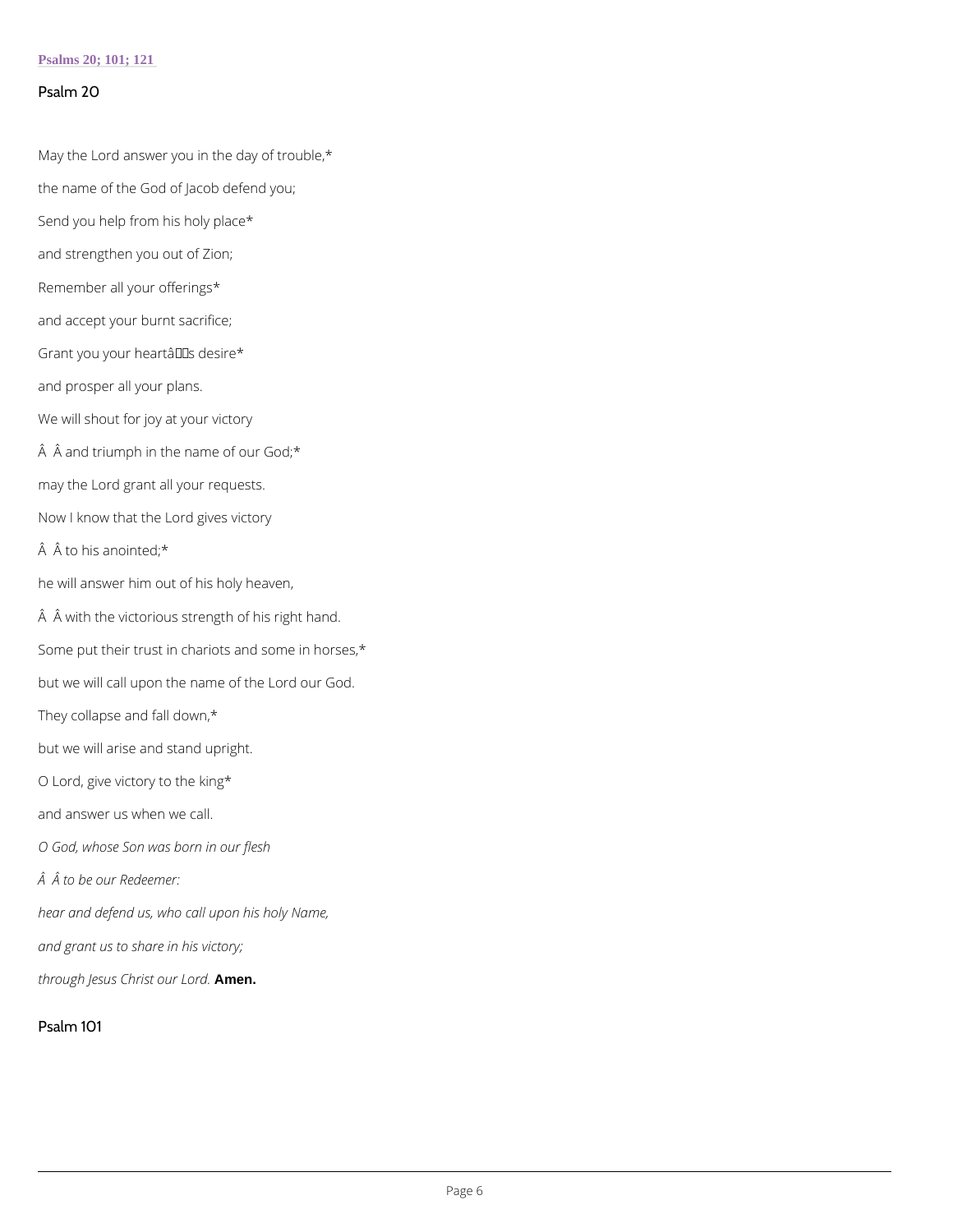I will sing of mercy and justice;\* to you, O Lord, will I sing praises. I will strive to follow a blameless course;  $\hat{A}$   $\hat{A}$  O when will you come to me?\* I will walk with sincerity of heart within my house. I will set no worthless thing before my eyes;\* I hate the doers of evil deeds; A A they shall not remain with me. A crooked heart shall be far from me;\* I will not know evil. [Those who in secret slander their neighbours  $\hat{A}$   $\hat{A}$  I will destroy;\* those who have a haughty look and a proud heart  $\hat{A}$   $\hat{A}$  I cannot abide.] My eyes are upon the faithful in the land,  $\hat{A}$   $\hat{A}$  that they may dwell with me,\* and only those who lead a blameless life  $\hat{A}$   $\hat{A}$  shall be my servants. Those who act deceitfully shall not dwell in my house,\* and those who tell lies shall not continue in my sight. [I will soon destroy all the wicked in the land,\* that I may root out all evildoers Â from the city of the Lord.] *Purify our hearts, O Lord, and teach us to seek your Kingdom first; that the world may see our good works*

*and glorify you, our Father in heaven,*

*through your Son, Jesus Christ our Lord.* **Amen.**

Psalm 121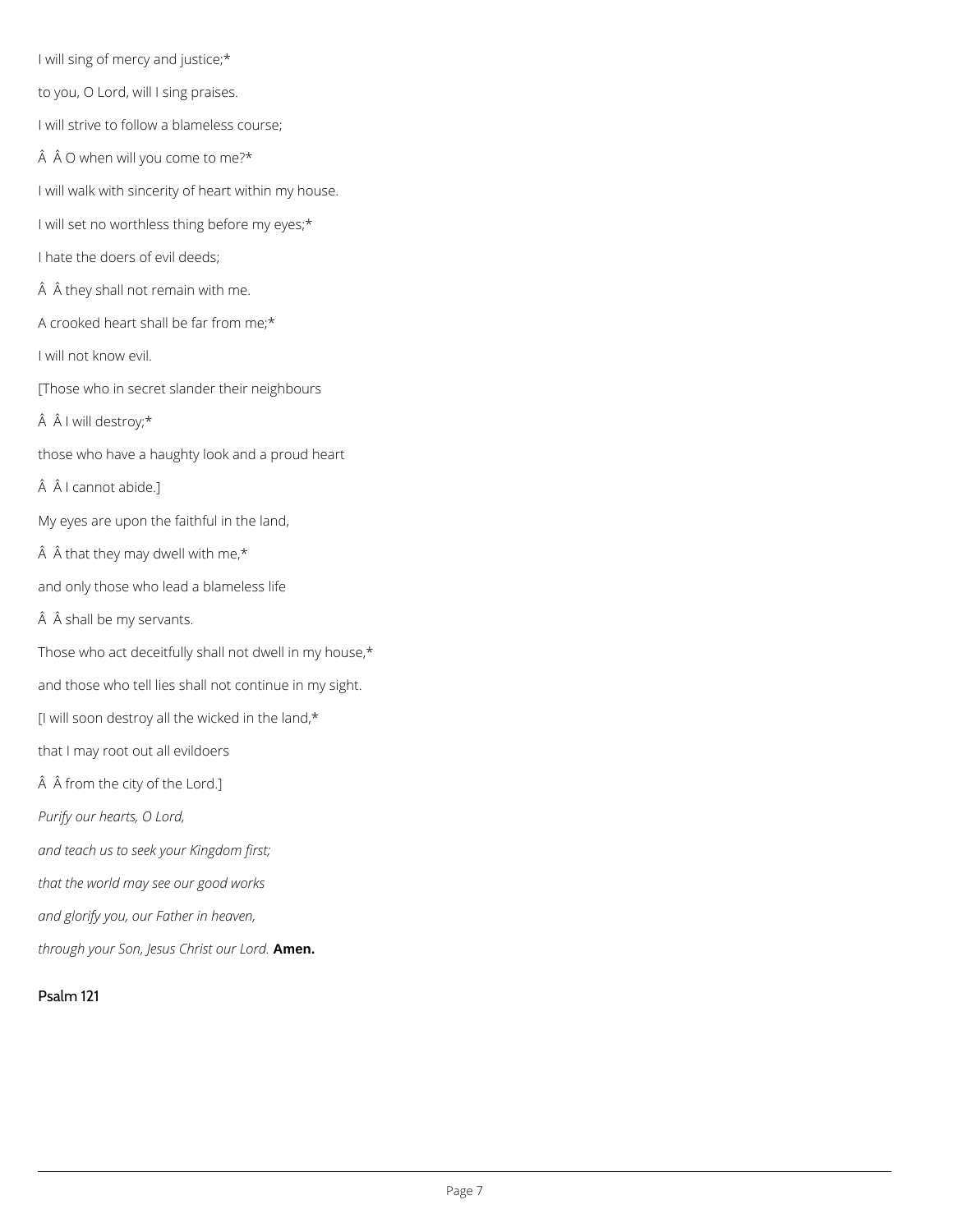I lift up my eyes to the hills;\* from where is my help to come? My help comes from the Lord,\* the maker of heaven and earth. He will not let your foot be moved\* and he who watches over you will not fall asleep. Behold, he who keeps watch over Israel\* shall neither slumber nor sleep; The Lord himself watches over you;\* the Lord is your shade at your right hand, So that the sun shall not strike you by day,\* nor the moon by night. The Lord shall preserve you from all evil;\* it is he who shall keep you safe. The Lord shall watch over your going out  $\AA$   $\AA$  and your coming in,  $*$ from this time forth for evermore. Lord, ever watchful and faithful, we look to you to be our defence and we lift up our hearts to know your help; through Jesus Chramstenour Lord.

#### Romans 13.1-10; Revelation  $21.22\hat{a} \in 22.4$

#### Romans 13.1-10

Let every person be subject to the governing authorities; for there is no authority except fro instituted by God. A Therefore whoever resists authority resists what God has appointed, and

are not a terror to good conduct, but to bad. Do you wish to have no fear of the authority? T approval; for it is God's servant for your good. But if you do what is wrong, you should vain! It is the servant of God to execute wrath on the wrongdoer. A Therefore one must be su conscience. $\hat{\mathsf{A}}$  For the same reason you also pay taxes, for the authorities are Godâ $\boldsymbol{\epsilon}^{\intercal\mathsf{M}}$ s serva themâ $\epsilon$ "taxes to whom taxes are due, revenue to whom revenue is due, respect to whom resp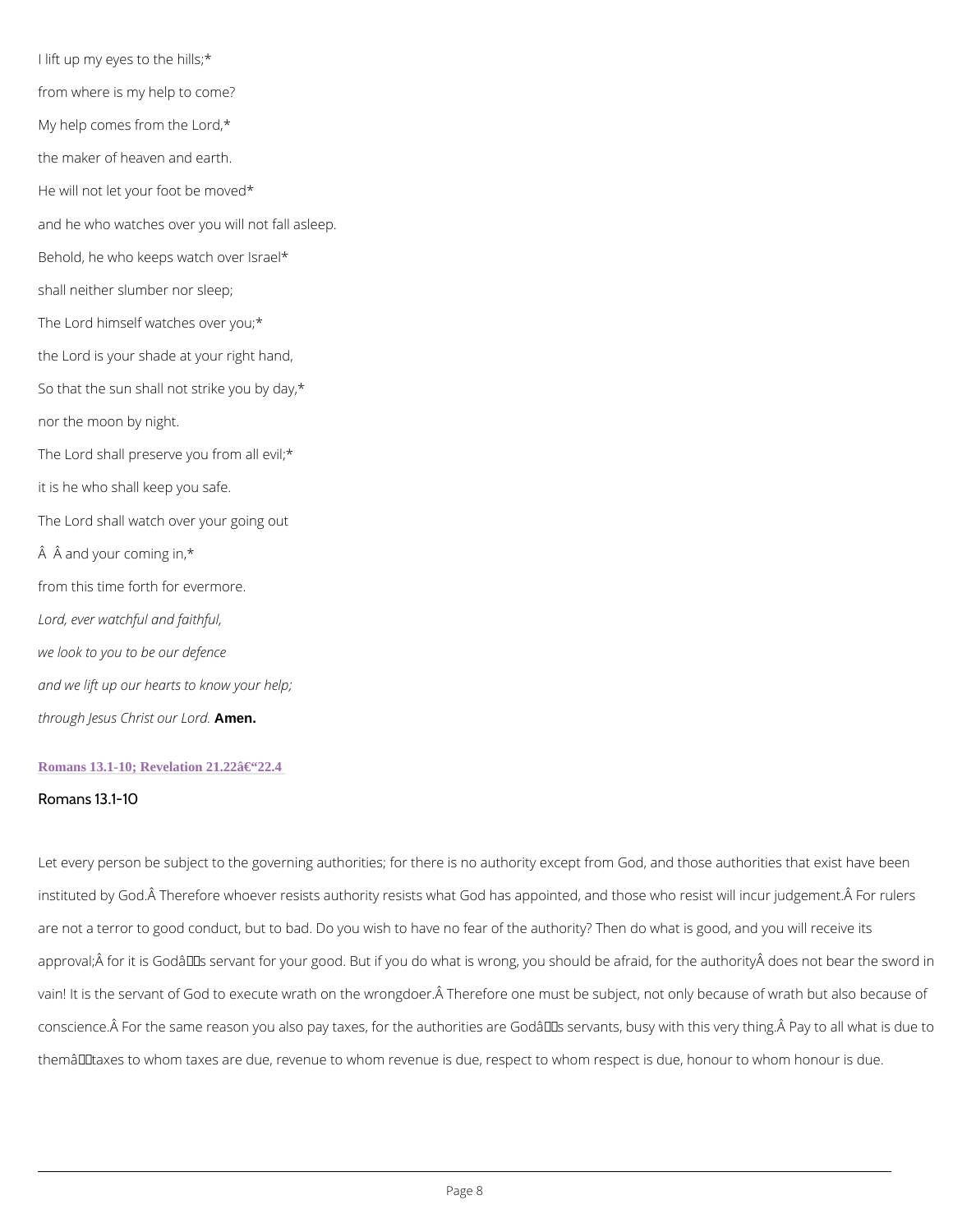Owe no one anything, except to love one another; for the one who loves another has fulfilled commit adultery; You shall not murder; You shall not steal; You shall not covet'; and any â€~Love your neighbour as yourself.' Love does no wrong to a neighbour; therefore, love

Revelation  $21.22$   $\hat{a} \in 22.4$ 

I saw no temple in the city, for its temple is the Lord God the Almighty and the Lamb.Å And t for the glory of God is its light, and its lamp is the Lamb. A The nations will walk by its light it. A Its gates will never be shut by dayâ $\in$  and there will be no night there. A People will bring nothing unclean will enter it, nor anyone who practises abomination or falsehood, but only th

Then the angel showed me the river of the water of life, bright as crystal, flowing from the of the street of the city. On either side of the river is the tree of life with its twelve kinds of the tree are for the healing of the nations. A Nothing accursed will be found there any mor it, and his servants $\hat{\mathsf{A}}$  will worship him; $\hat{\mathsf{A}}$  they will see his face, and his name will be on their

lord it over them; and those in authority over them are called benefactors.Å But not so with y like the youngest, and the leader like one who serves. A For who is greater, the one who is a the table? But I am among you as one who serves.

 $\mathbf{\hat{a}} \in \tilde{~}$  You are those who have stood by me in my trials; $\mathbf{\hat{A}}$  and I confer on you, just as my Father

eat and drink at my table in my kingdom, and you will sit on thrones judging the twelve tribe

#### Matthew 22.16-22; Luke 22.24-30

Matthew 22.16-22

So they sent their disciples to him, along with the Herodians, saying,  $\hat{a} \in \tilde{a}$  Teacher, we know t accordance with truth, and show deference to no one; for you do not regard people with parti pay taxes to the emperor, or not?' But Jesus, aware of their malice, said, â€~Why are y coin used for the tax.å $\in$ ™ And they brought him a denarius.Å Then he said to them, â $\in$  "Whos emperorâ $\in$ <sup>TM</sup> s.â $\in$ <sup>TM</sup> Then he said to them, â $\in$ "Give therefore to the emperor the things that ar Godâ $\in$ ™s.â $\in$ ™Â When they heard this, they were amazed; and they left him and went away.

#### Luke 22.24-30

A dispute also arose among them as to which one of them was to be regarded as the greatest